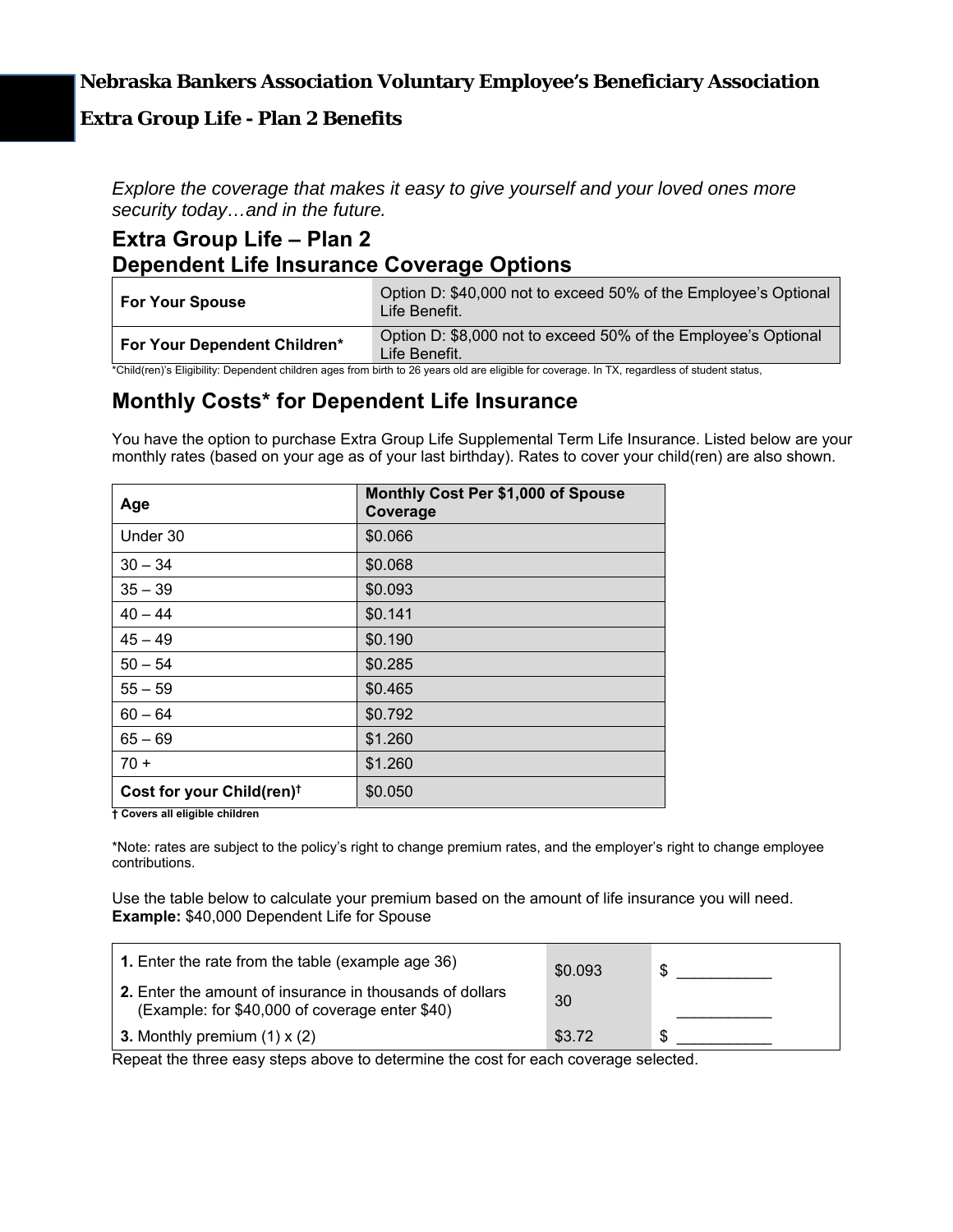# **Additional Coverage Information**

# **How To Apply\***

Complete your enrollment form and return it to your Human Resources Manager today! Be sure to indicate your Beneficiary.

**Note:** If you do not wish to make a change to your coverage, you do not need to do anything.

\*All applications are subject to review and approval by Metropolitan Life Insurance Company. Based on the plan design and the amount<br>of coverage requested, a Statement of Health may need to be submitted to complete your a

### **For Dependent Coverage†**

You must be covered in order to obtain coverage for your spouse and child(ren).

Your spouse and dependent children do not need to provide medical information as long as they have not been hospitalized within 90 days preceding the enrollment date, and:

#### **For Annual Enrollment**

- The enrollment takes place prior to the enrollment deadline, and
- You are continuing the coverage you had for your spouse and child(ren) in the last year.

#### **For New Hires**

The enrollment takes place within 31 days from the date you become eligible for benefits.

If you do not meet all of the conditions stated above, you will need to provide additional medical information by completing a Statement of Health form.

## **Once Enrolled, You have Access to MetLife Advantages<sup>SM</sup> - Services to Help Navigate What Life May Bring**

## **Beneficiary Claim Assistance3**

*For support when beneficiaries need it most* 

This program is designed to help beneficiaries sort through the details and serious questions about claims and financial needs during a difficult time. MetLife has arranged for Massachusetts Mutual Life Insurance Company (Mass Mutual) financial professionals to be available for assistance in-person or by telephone to help with filing life insurance claims, government benefits and help with financial questions.

## **Life Settlement Account5**

#### *For immediate access to death proceeds*

The Total Control Account® (TCA) settlement option provides your loved ones with a safe and convenient way to manage the proceeds of a life or accidental death and dismemberment claim payments of \$5,000 or more, backed by the financial strength and claims paying ability of Metropolitan Life Insurance Company. TCA death claim payments relieve beneficiaries of the need to make immediate decisions about what to do with a lump-sum check and enable them to have the flexibility to access funds as needed while earning a guaranteed minimum interest rate on the proceeds as they assess their financial situations. Call 1-800-638- 7283 for more information about options available to you.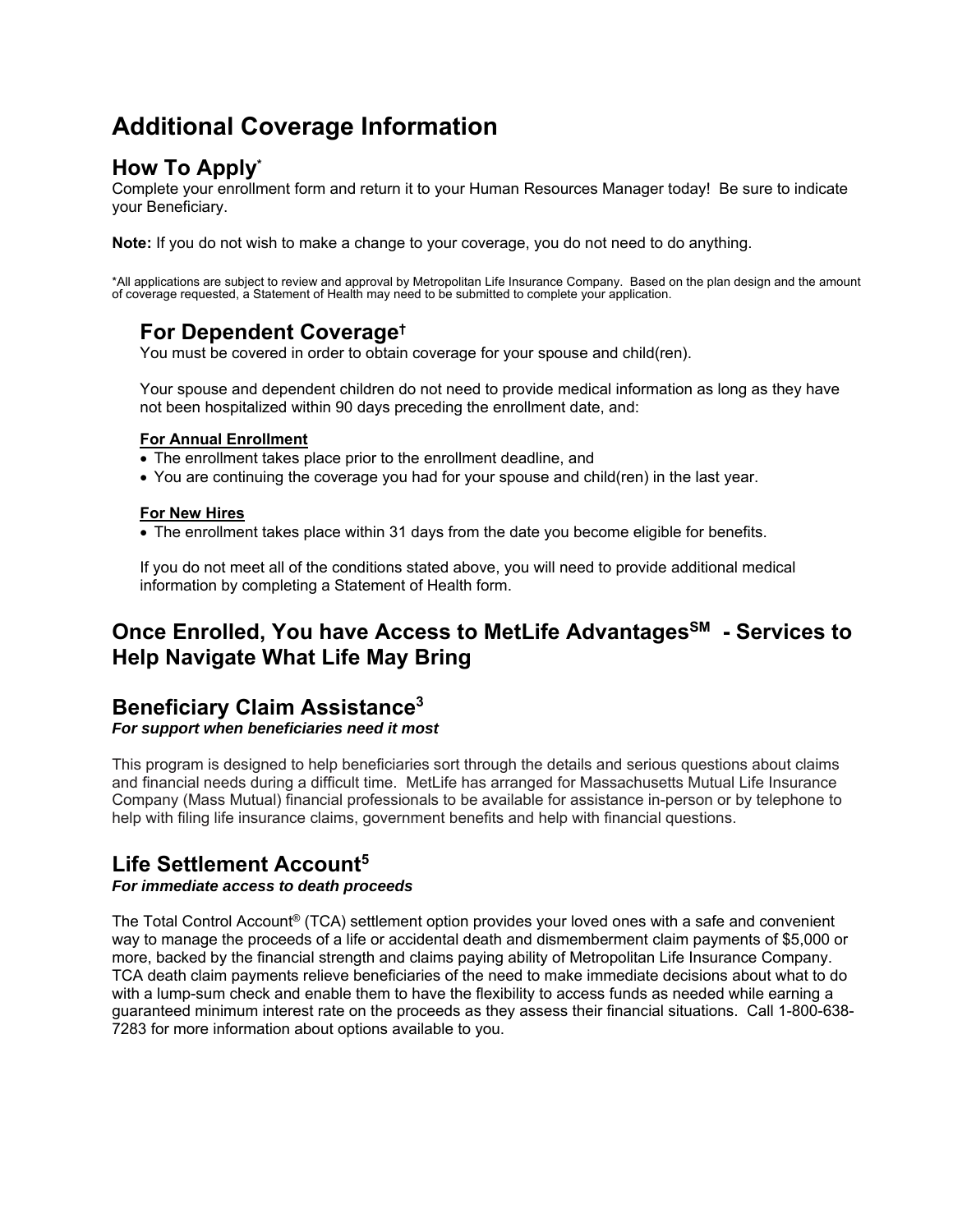### **Portability**  *So you can keep your coverage even if you leave your current employer*

Should you leave Nebraska Bankers Association for any reason, and your Supplemental and Dependent insurance under this plan terminates, you will have an opportunity to continue group term coverage ("portability") under a different policy, subject to plan design and state availability. Rates will be based on the experience of the ported group and MetLife will bill you directly. Rates may be higher than your current rates. To take advantage of this feature, you must have coverage of at least \$10,000 up to a maximum of \$2,000,000 .

Portability is also available on coverage you've selected for your Spouse and dependent child(ren). The maximum amount of coverage for spouse/domestic partners is \$250,000; the maximum amount of dependent child coverage is \$25,000. Increases, decreases and maximums are subject to state availability.

Generally, there is no minimum time for you to be covered by the plan before you can take advantage of the portability feature. Please see your certificate for specific details.

Please note that if you experience an event that makes you eligible for portable coverage, please call a MetLife representative at 1-888-252-3607 or contact your plan administrator for more information.

## **Additional Features**

**This insurance offering from your employer and MetLife comes with additional features that can provide assistance to you and your family.** 

### **Accelerated Benefits Option<sup>10</sup>**

*For access to funds during a difficult time* 

If you become terminally ill and are diagnosed with 12 months or less to live, you have the option to receive up to 80% of your life insurance proceeds. This can go a long way towards helping your family meet medical and other expenses at a difficult time. Amounts not accelerated will continue under your employer's plan for as long as you remain eligible per the certificate requirements and the group policy remains in effect.

The accelerated life insurance benefits offered under your certificate are intended to qualify for favorable tax treatment under Section 101(g) of the Internal Revenue Code (26 U.S.C.Sec 101(g)).<sup>10</sup>

Accelerated Benefits Option is not the same as long term care insurance (LTC). LTC provides nursing home care, home-health care, personal or adult day care for individuals above age 65 or with chronic or disabling conditions that require constant supervision.

This option is not available for dependent child coverage.

## **Conversion**

#### *For protection after your coverage terminates*

You can generally convert your group term life insurance benefits to an individual whole life insurance policy if your coverage terminates in whole or in part due to your retirement, termination of employment, or change in employee class. Conversion is available on all group life insurance coverages. If you experience an event that makes you eligible to convert your coverage, please call 1-877-275-6387 to begin the conversion process. Please contact your plan administrator for more information.